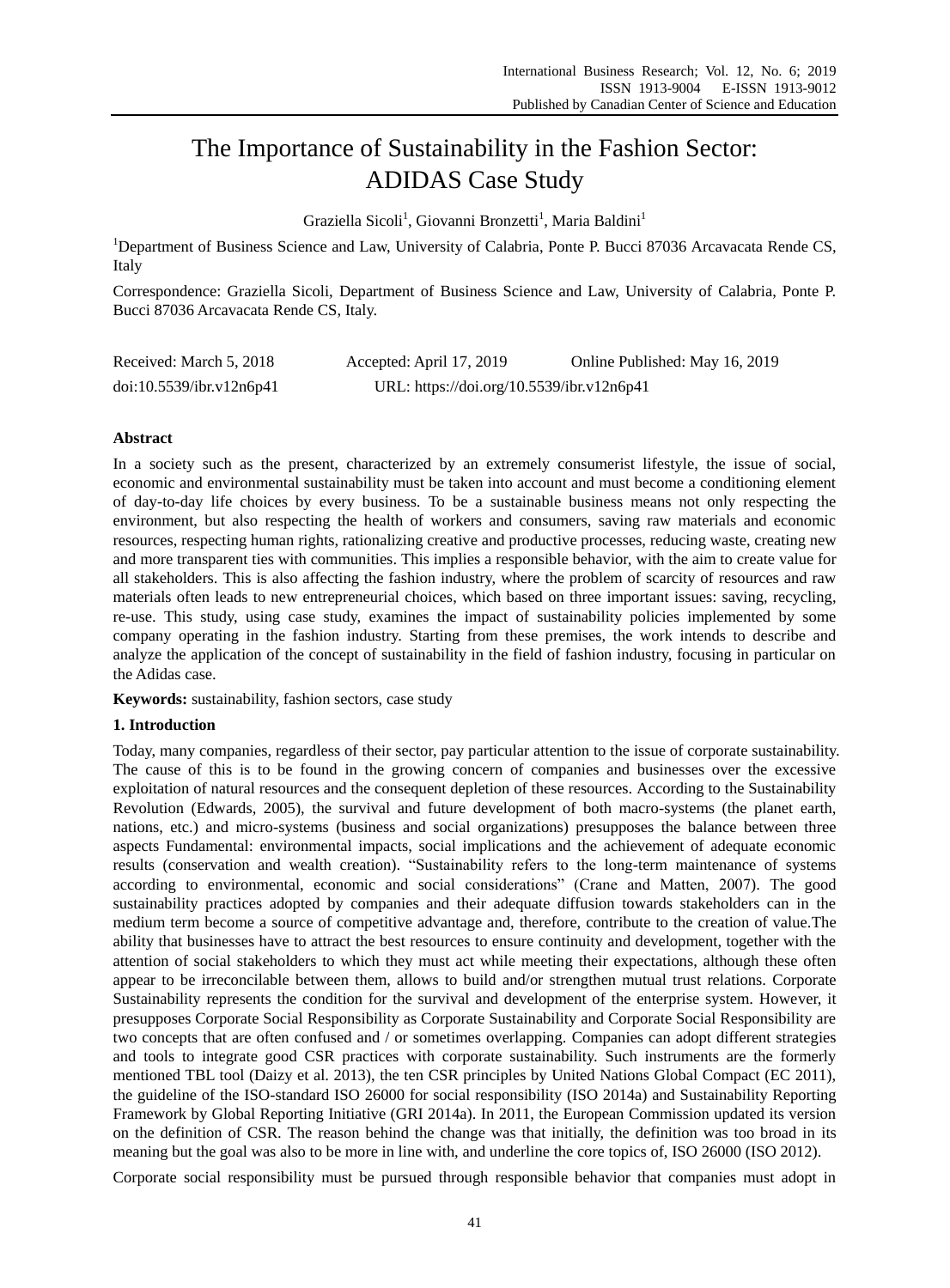terms of value creation not only for the shareholders but for all the stakeholders that come into contact with the company. The interest in this issue has led companies to set aside only the classic economic purpose, profit, to orient themselves towards the adoption of the "triple bottom line", or to a contemplative perspective (Elkington, 1997). Social nature (ensuring fairness and equal opportunities), environmental objectives (ensuring an ecological balance), economic goals (the ability to generate wealth). Through Corporate Social Responsibility, the company can balance the three sustainability objectives mentioned above (Wempe and Kaptein, 2002, Willard, 2005) and in this perspective, Corporate Social Responsibility can be seen as the basis for founding Corporate Sustainability. The growing importance attached to the theme of sustainability has led many companies to make tremendous efforts to implement sustainable practices related to the product / service offered (Yip et al., 2011). Companies are aware that doing so will not only help the environment and society, but can create a benefit for their reputation by positively contributing to the health of their brands. The theme of sustainability is becoming more and more relevant also in the field of fashion, where, by its very nature, the obsolescence of the product is further enhanced than the physical one, accelerating consumption dynamics and, therefore, use of natural resources. The basic idea is that of a fashion that creates value without destroying, generating and regenerating products respecting the environment. Starting from these premises, the paper intends to analyze how attention to sustainability in the fashion industry is a necessary condition for ensuring the company's competitive success and how social responsibility is intended to become an integral part of corporate value proposition as well as an additional element of Differentiation from many emerging countries.

The present work, after a brief introduction to CSR linkage and corporate value creation, clarifies the concepts of CSR and sustainability through an adequate review of the most significant national and international literature on the subject. Subsequently, it proposes an analysis of a casy study, describing the methodology used to select the sample examined and analyzing the main conclusions drawn by delineating some limitations that the study presents suggesting possible future research lines.

#### **2. Fashion and Corporate Social Responsibility**

Corporate social responsibility (CSR) becomes a source of competitive advantage when companies adopt a socially responsible behavior towards all stakeholders, even those that at first sight may seem not directly involved in the economic activities of the company. Companies must simultaneously commit to four types of responsibilities: economic, legal, ethical and philanthropic. The company that adopts socially responsible conduct, monitoring and meeting the economic, legal, ethical, environmental and social expectations of all stakeholders, achieves a competitive advantage by maximizing long-term profits (Kaptein and Wempe, 2002;). The aim of the venture is not to maximize profits and simply to comply with national and/or international regulations (Mc Williams and Siegel, 2001), but before undertaking every strategic decision must analyze the impact of its actions on all stakeholders, trying to balance their interests with their own and trying to provide an adequate remuneration for the contributions received.

The power is supposedly in the hands of the client, who has the final decision of whether to support sustainable business or not. Before going further into evaluating the customer perspective, it is necessary to distinguish the difference in terminology of the customer and the consumer. The customer is defined as the actor who purchases the product while the consumer is the person who uses the product. Thus, the customer can be, but does not have to be, the same as the consumer depending if it is the same person buying the product and using it or not. Client and customer are used as synonyms in this paper.

From a business-management point of view, the first studies on CSR came from the United States in the 1920s (Gay, 1927; Donham, 1929). These authors constantly referred to the responsibility of business men. Nonetheless, a univocal and universally accepted definition of CSR has not yet been constructed (Carroll, 1999; Thomas and Nowak, 2006) and only in recent years have a precise role and a specific evaluation been given to "socially responsible" businesses (Garriga and Melé, 2004). CSR becomes a communication tool in order to reduce information asymmetry between companies and stakeholders (Schadewitz and Niskala, 2010). This social accountability must be carried out in conjunction with and complementary to the compulsory instruments (financial statements), in a unitary and systemic manner (Griffin and Mahon, 1997), while using its own instruments for performance measurement and external communication (Bendell, 2005). CSR can have both financial and strategic advantages for firms. By engaging in social activities and reporting on CSR, firms develop the trust and goodwill of stakeholders, which can provide them with competitive advantages (Aguilera et al. 2007; Money and Schepers 2007; Gill 2008; Kolk and Pinkse 2010). Research suggests that CSR reporting promotes firms" image and enhances their reputation, (Gray et al. 1995b; Vanhamme et al., 2012) as relationships with stakeholders are based on a positive exchange of benefits. Socially responsible firms tend to experience greater brand loyalty, customer satisfaction and employee commitment. CSR engagement also reduces the risk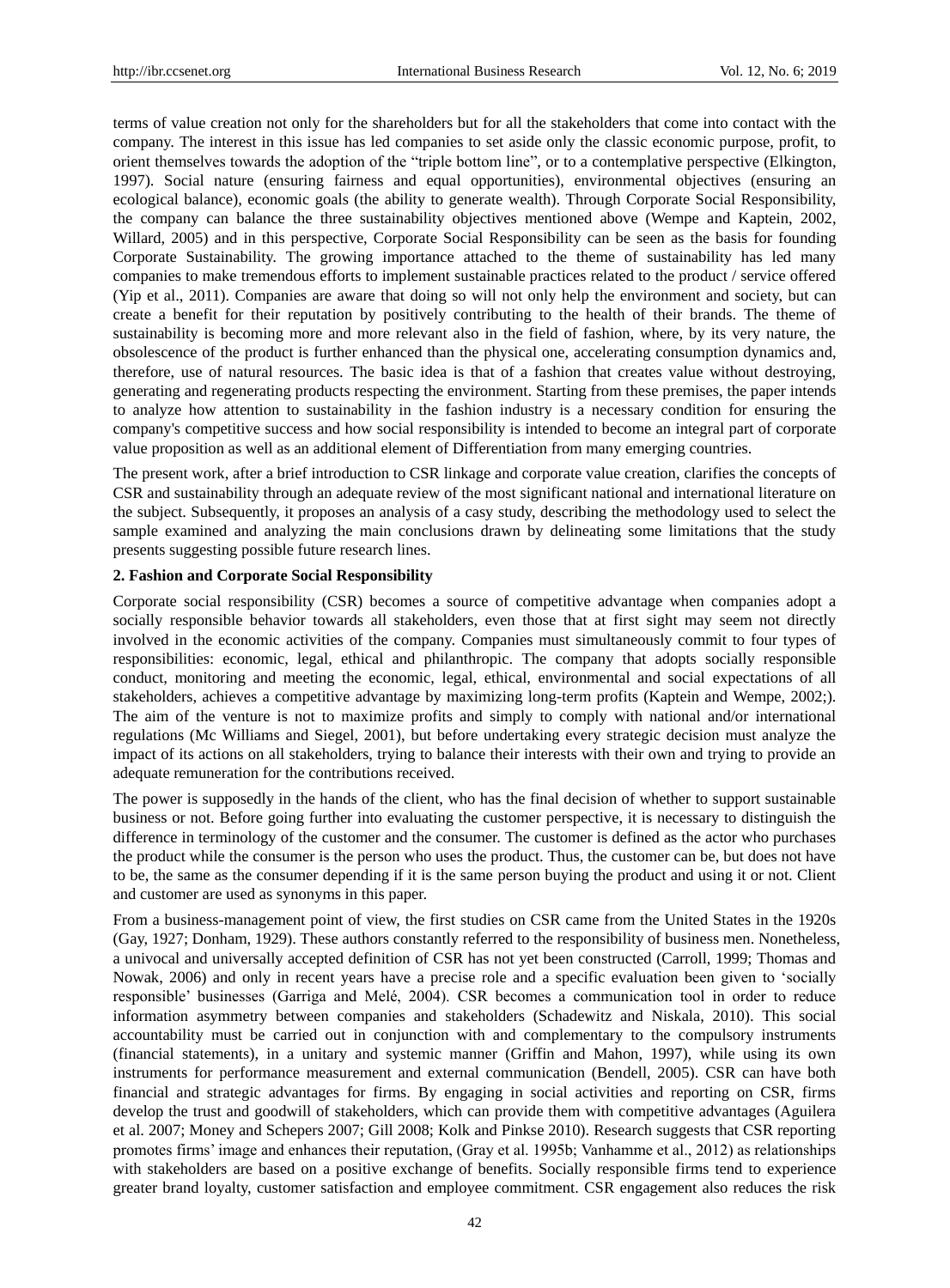that firm performance is negatively affected by labour disputes, product safety scandals and consumer fraud (Waddock and Graves, 1997). Investors increasingly consider firms" social behaviour in their investment decisions (Simpson and Kohers, 2002; Aguilera et al. 2007;) Investors, therefore, increasingly require boards and managers to engage in CSR and report on this engagement (Scholtens, 2008; Kolk and Pinkse, 2010). Is a reciprocal expectation that firms "balance the multiplicity of stakeholder interests" and "are responsible to society as a whole".

Moreover, CSR is clearly more important if we consider that companies using this type of approach might obtain better economic and financial results (Aupperle et al., 1985; McGuire et al., 1988; Waddock and Graves, 1997; Orlitzky et al., 2003).

More and more "intelligent" consumption forms are used, to consumers more aware of environmental and social risks, more aware of resource efficiency and willing to pay a higher price than competition from socially responsible businesses. This tendency is even more felt within the fashion industry, especially among young people, where social responsibility orientation is accompanied by attention to environmental sustainability and becomes an increasingly important element of doing business.

Joergens (Joergens, 2006) points out that manufacturing companies must pay particular attention to sustainable fashion aimed at young customers, as it will be the latter who will become the next generation particularly interested in ethical and solidarity-based purchases. Ethical forms of purchase are products selected on the basis of their characteristics of recyclability and respect for the external environment. (Shen et al. 2013). However, with the perspective of young consumers regarding ethical and sustainable fashion, Joy et al. (2012) found that young consumers do not associate sustainability with fashion today, even though they are open to environmental issues.

Social responsibility in the fashion sector is broader in the sense that the company must take on the expectations of the current and potential stakeholders, and must constantly monitor the environmental impact of their production throughout the production chain, Operating in order to reduce the consumption of natural resources, emissions of polluting substances into the atmosphere and waste water and the waste of processing residues. Although it can not be considered as one of the most critical areas of the environment, production in the fashion industry involves the adoption of socially responsible behavior in its business strategies, not only for ethical reasons or social recognition, but with the awareness that this It also translates into a profitable economic return or better competitive advantage. The interest of fashion companies in adopting socially responsible behavior introduces us into a new concept of eco-sustainable fashion, which is characterized primarily by the care and attention of the choice of raw materials to be used in the fashion chain. Companies, in fact, tend to prefer more and more natural and biological fibers, or from renewable resources or even from recycled materials; Secondly, many fashion companies are using vintage second-hand products and are implementing upcycling processes (converting waste materials into new, better quality materials with low environmental impact). Not to be neglected is the respect of workers' rights, as well as the importance of safety and health of workplaces and respect for human rights. Fashion-makers have perceived this and are implementing socially responsible behavior that goes beyond the basic practices of reducing emissions of polluting substances to safeguard health, well-being and workers' rights.

#### **3. The Sustainability in the Fashion Sector: A Literature Review**

To pursue sustainability practices, companies must be able to combine the three main dimensions of business development: the economic dimension, the social dimension and the environmental dimension. Sustained in corporate strategy, sustainability implies responsible behavior as a value creation for all stakeholders and not just for shareholders. The studies on sustainability and sustainable development have a double purpose: to limit the misuse of the term and seek effective sustainability indicators. In this new vision sustainability is not considered a cost, but a competitive advantage.

Most sustainability scholars agree that companies pursue sustainable development if they achieve their goals by eliminating and / or reducing the negative impacts of their activity on the environment and, if at the same time, meeting their needs of current stakeholders without compromising those of future stakeholders. The company pursuing Sustainable Behavior needs to incorporate CSR's economic, legal, ethical and philanthropic principles in its vision and strategy and business practices. These principles enable the three dimensions (People, Profit and Planet) of Corporate Sustainability to be funded, as these are naturally related to the various CSR-related responsibilities.

We talk about sustainable development when it creates situations of substantial balance between the three spheres social, economic and environmental, or if you prefer, whether it is valid the so-called rule of the balance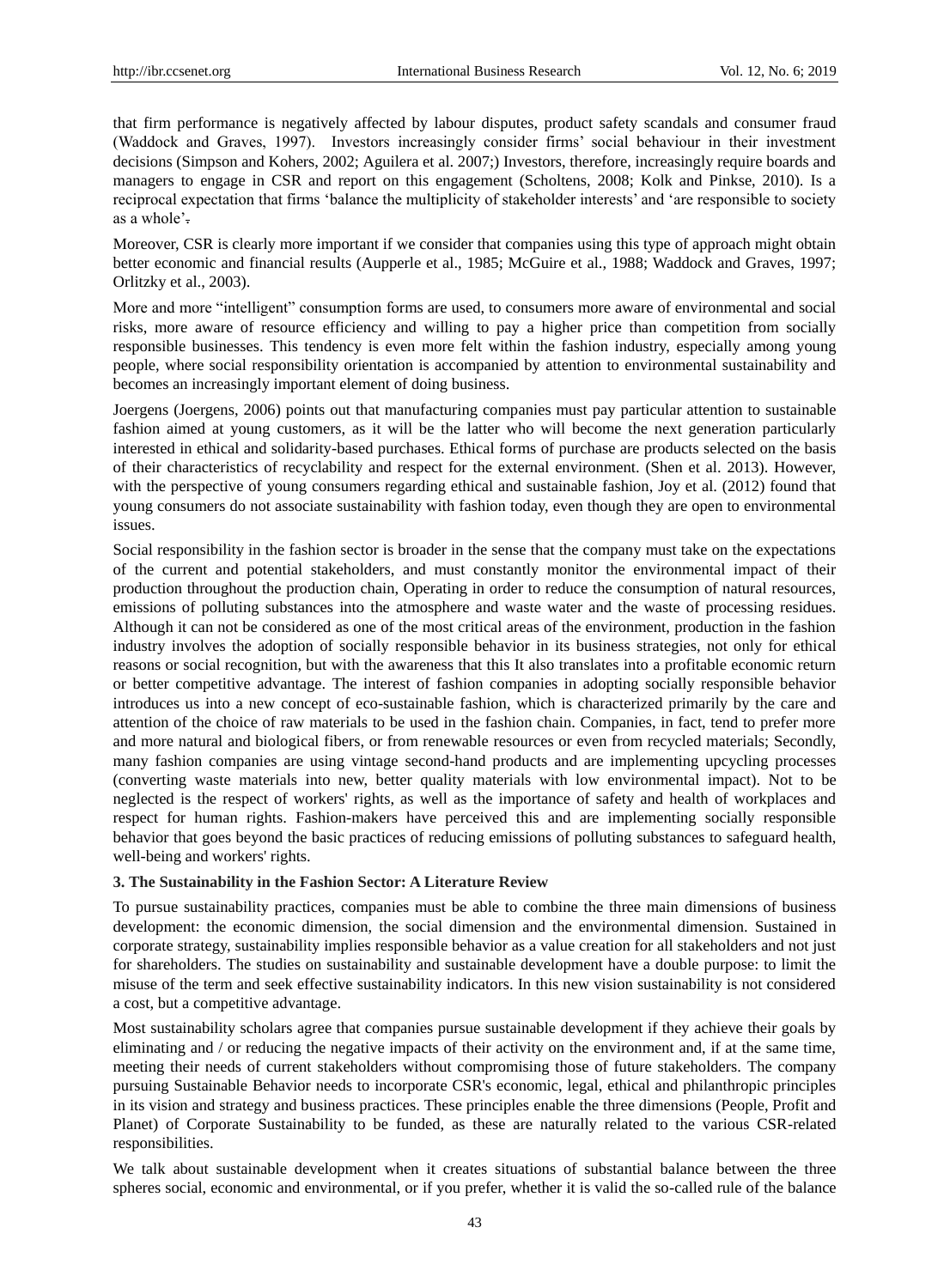of the three "E": ecology, equity, economy. A sustainable enterprise is therefore a reality organized with the aim of operating in a long-term perspective through the joint consideration of the economic, social and environmental dimension of its processes and performance (Goyal et al. 2013). The pursuit of objectives consistent with the concept of sustainable development and / or the implementation of a management model based on dialogue and the establishment of stable relations with its stakeholders Assures a firm life and creates value. The definitions of sustainability in the field of fashion industry refer to different concepts that are sometimes used with the same meaning, such as green, ethics, ecosystem, etc . This creates a lot of confusion (Shen et al., 2013). When we talk about sustainable fashion, we mean a fashion that incorporates fair trade solidarity, which respects proper working conditions without exploiting labor, which does not harm the environment and / or workers, which privileges the use of biodegradable substances, organic cotton (Joergens 2006), which uses recycled fabrics (Shen et al., 2013; Fletcher 2008). Sustainability in the fashion industry touches on different areas: from production to worker safety, to product quality and safety, to marketing, resource management Human resources, financial aspects. In Cannibals with Forks Elkington is describing sustainable development as the three bottom lines: environmental, economic and social (Elkington, 1997).

The three bottom lines are dependent on one another where society depends on the economy, which in turn depends on the global ecosystem, i.e. the environment. Over time, it has witnessed a true conceptual leap or a fundamental change in which the basic principles of economic behavior have been revised in the light of the new social dimensions. Switching to ecological and ethical production characterized by low resource consumption, reduced pollution, recycling of materials, working conditions and fairer pay, traceability, transparency and all other challenges that fall within the definition of sustainability is not a simple thing requires an entrepreneurial culture As well as many investments in this regard. Various fashion brands have long been implementing strategies to promote the use of materials and production processes in the respect of the environment and workers' rights, aspects considered nowadays as a source of value creation and competitive factor not to be underestimated. The ability to provide safety and well-being to your employees in work environments is essential to boost the efficiency of production processes and to support the new challenges of the fashion industry. In this area where quality prevails over quantity, the centrality of the product and its craftsmanship are of particular importance. There has been a real need for the consumer to contribute to respect for the environment in almost every sphere of everyday life. We are facing a consumer much more attentive than the past, an evolving consumer who enjoys a high value for money, more guarantees in the intrinsic product quality and traceability of the supply chain. The quantity of the product prefers the quality, the good product and well done adds a dimension between social and pleasure represented by the ability of the product to make it feel good, tied to the knowledge that a certain product has a special attention to the social made of linkage with the territory and fairness of relations with all stakeholders. European customers 50% state that they are willing to pay more for a sustainable product, but the actual market share does not even reach 1%. This inconsistency is known as the attitude-behaviour gap (Shen et al. 2013).

The perspective of the product life cycle involves the whole supply chain since it is appreciated that environmental impacts in a product's life can take place in all parts of the supply chain, and when evaluating the product life stages regarding sales and profits it includes the total supply chain as well. The recycling loop emphasises the desirable process of recycling in terms of sustainability at the end stage of the product life cycle. One can evaluate a product"s life cycle in two ways depending on the purpose of the investigation. With the tool of Life-Cycle Assessment, the environmental impacts a product has through its life cycle can be investigated (Gmelin & Seuring 2014) and with Kotler"s Product Life Cycle the management can evaluate how a product is profitable through its different life stages (Kotler & Armstrong 2009). Reusing is referred to as "the second life" where the product usually has the same function as before (Ligthart & Ansems 2012).

The desire to live more sustainable has involved the fashion and fashion industry a lot, prompting many companies to rethink chain relationships, moving from opportunistic relationships to strategic partnerships. In such a context, the fashion industry, as has been the case in other manufacturing and service sectors, has rethought its competitive strategies and the underlying idea is a fashion that creates value without destroying, generating and regenerating products in Respect for the planet. In this context, fashion companies have started investing in sustainable development policies. This has increased attention to corporate social responsibility practices and the challenge has become to understand at what level an enterprise Is ethically and socially responsible, and how does it consider compliance with these issues as an inevitable condition for maintaining its economic performance. The concepts of fashion and sustainability have come closer and closer. The diversity among definitions of sustainability is also evident related to the fashion industry, making it complex to understand the criteria and the scope of sustainability in this industry. There are several concepts that are used for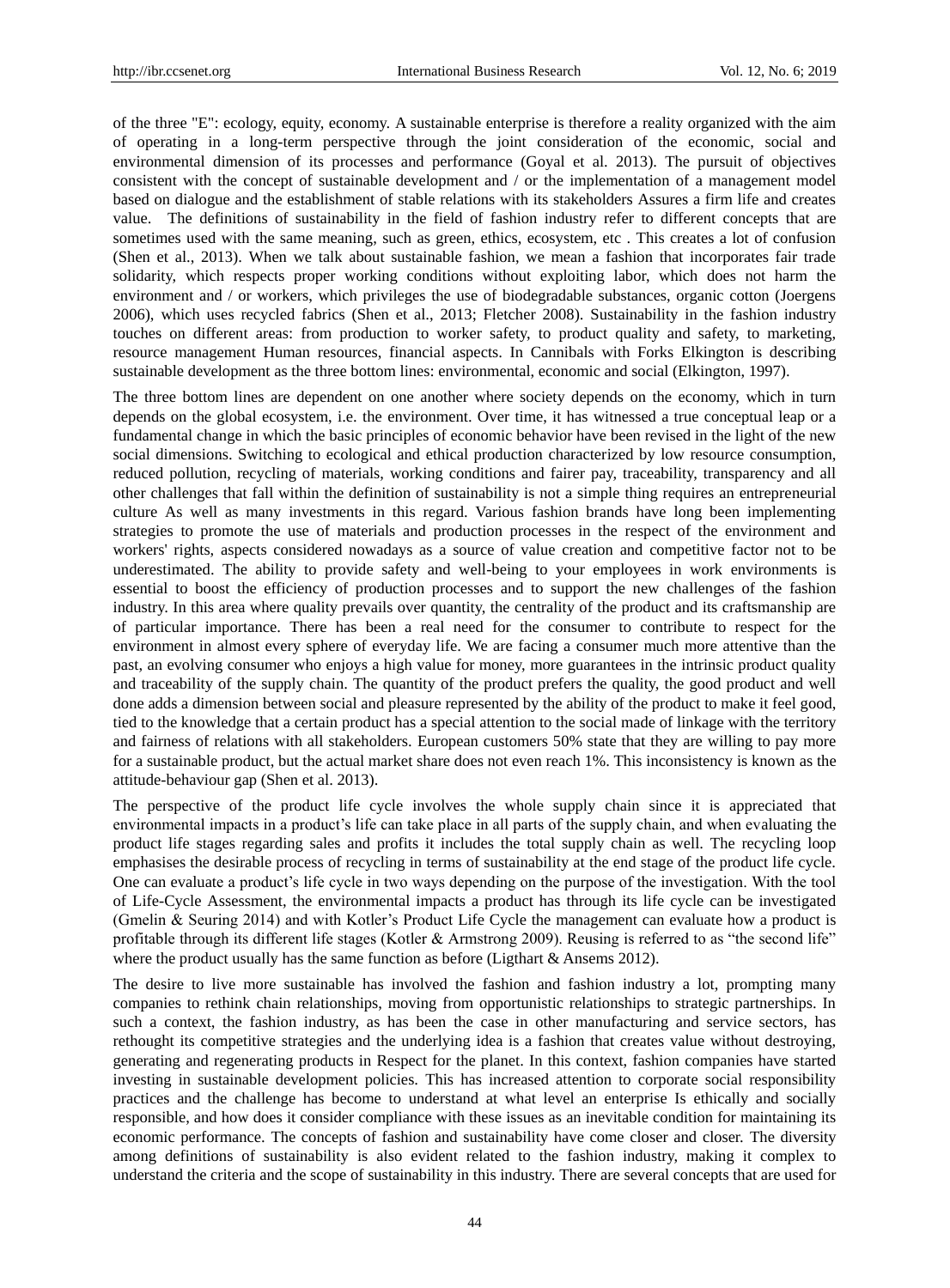the same meaning, such as green, ethical and sustainable fashion, which creates confusion (Shen et al. 2013). When talking about sustainable fashion means refer to productions made with natural fibers using biological and biodegradable cotton, designed for a prolonged use in time and especially working in healthy place, which cause a low or no environmental impact and what makes use of eco-labelled or recycled materials. This definition will cover both the environmental and the social dimensions of sustainability, which makes the fashion sustainability definition more comprehensible and consistent (Shen et al. 2013).

Shen conducts a case study on a renowned fast-fashion brand, H&M (Stockholm, Sweden), which has developed a sustainable fashion supply chain with the use of eco-materials and by following many sustainability guidelines. Based on the publicly available secondary data, the author reveals that H&M"s operations decisions may be associated with human well-being in different countries. To be specific, he finds that the sourcing team in H&M tends to select suppliers in low-human-well-being countries and the supply chain team in H&M may set a higher inventory level in the countries with higher human well-being.

#### **4. Fashion and Good Practices of Sustainability**

Fashion has a strong communicative and symbolic power and represents an element that identifies and influences individuals. Two are the main reasons driving fashion companies to adopt sound RSI practices and business sustainability: Firstly, because instances that come from the environment require behavior in that sense, secondarily because a healthy business under all circumstances raises an increase In terms of profitability and value creation. Fashion companies to communicate sustainability projects and respecting the appropriate quality standards of their productions have started on an annual basis to prepare dedicated sustainability reports and impact on the company's performance. A clear and transparent communication that enables current and potential stakeholders to understand the dynamics and strategies implemented to be sustainable to generate competitive advantages. In order to be sustainable it is necessary to involve all stakeholders, both primary and secondary. In addition, it must be clear what the objectives to be achieved are to be achieved, such as: energy and water saving, less waste of materials, reduced costs of non-sustainability, greater attention to local communities' needs, supply chain control Level and in every respect, close relationships with local communities based on transparency and mutual respect, constant attention to quality and compatibility of raw materials, security of their employees and their interest (Vigeo). Attention to sustainability in the fashion industry also concerns environmentalists, who constantly invite fashion makers to adopt non-polluting production policies, starting from tissues. It is good to remember some facts: cotton grows in about 80 countries (it is estimated that it occupies 33 million hectares of cultivable land) and provides about 32% of the volume of textile fibers used in the world; Has a heavy environmental impact due to water (73% of the fields is irrigated) and the chemicals used, it is enough to think that 6.2% of fertilizers and 14% of the pesticides sold in the world are destined for cotton. And then there are social problems and working conditions in the fields that often involve children. Cotton employs 250 million peasants, most of whom are in developing countries. Over the years, important initiatives have been developed to improve the fiber sustainability characteristics, as recalled by the report: Organic cotton born in the 80's (Fairtrade (2004). Particular attention to sustainability in the fashion industry comes from young designers who attach great importance to the choice of raw materials and eco-friendly materials, from traceable crops and environmental impact (for vegetable fibers) and that respect the Animal welfare (for animal fibers, for hides and fine materials), safeguard and protect biodiversity, avoiding the use of endangered species, preferring materials processed with natural substances or treatments that reduce consumption Of water and using alternatives to the use of hazardous chemicals.

## **5. Case Study: Adidas Group and Its Efforts in Sustainability**

Within the "Best Global Green Brands" ranking, formulated by Interbrand, Adidas, Nike, Zara and H&M are among the top 50 "green" brands for their strong commitment to environmental and sustainability policies and practices. Waste management, the development of innovative and environmentally friendly materials, involving employees in this process. H&M is certainly one of Zara's major leaders in the affirmation of "fast-moving" clothing products from the longest life cycle. This is a highly appreciated fashion for its innovative charge and affordable but certainly more environmentally and socially criticized for the low "transparency" of the long supply chains; Responsible for low production costs. The criticisms that have gradually sagged on this business model have pushed H&M to try to make their business more sustainable and acceptable. The latest Sustainability Report will set a measure of this commitment. The most significant issue is the publication of the supplier list, so that the supply chain is opened to environmental organizations checks and evaluations of confirmations of the commitments made regarding the materials used in the chemicals used, working conditions and to the protection of workers. Whoever works in the company knows how well the supply chain is considered to be a primary asset of the company. The availability of suppliers to open up to transparency was not free for H&M and required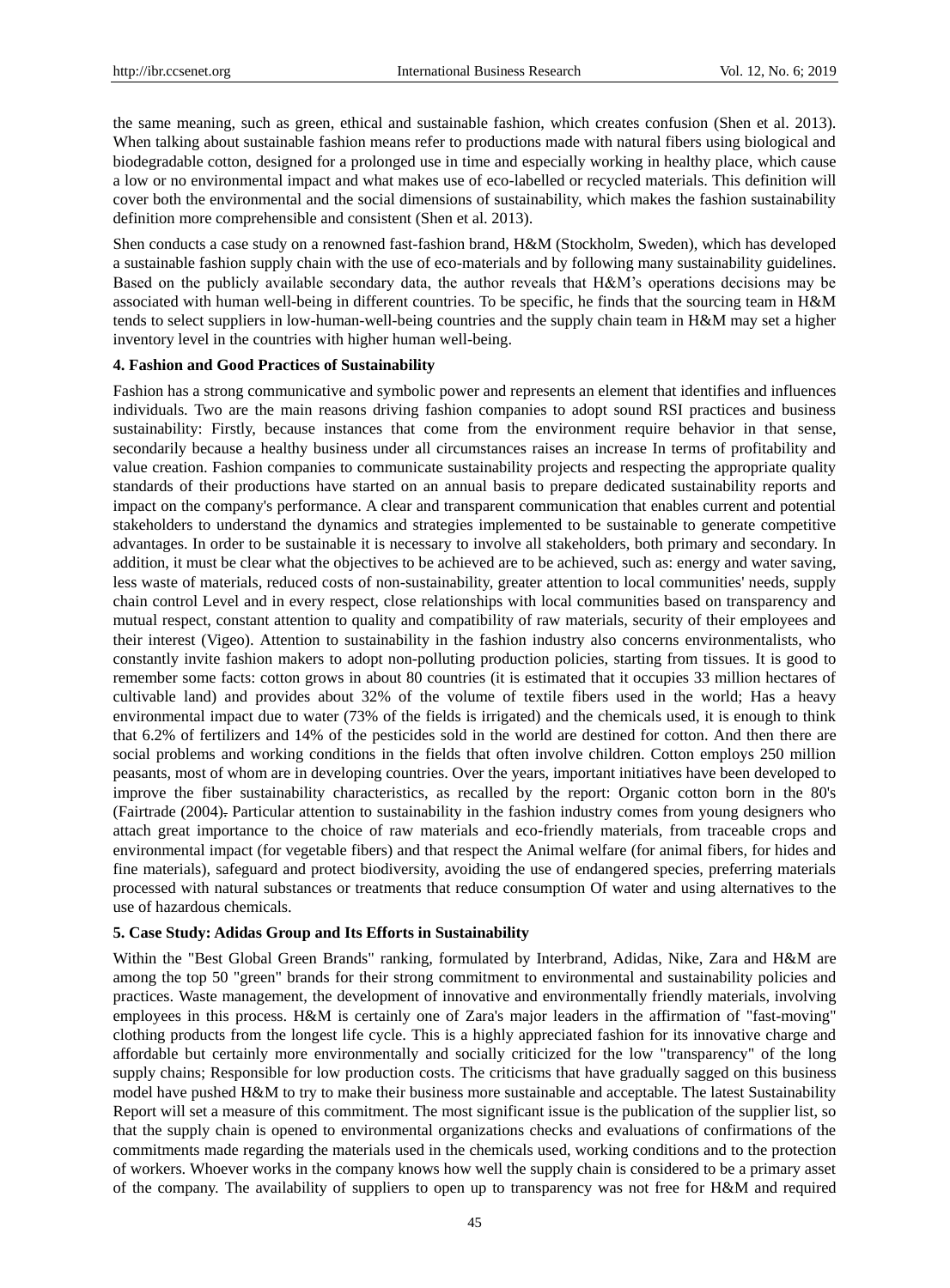incentive and training programs. Suppliers included in the list cover 95% of production volumes and are located in both Europe and Asia. H&M's Annual Report also presents other significant initiatives such as the one that allows its customers to deliver in their shops the disqualified items of any brand and under any condition in return for a discount voucher with the aim of "closing the circle" Of the materials used; Which would overcome all criticisms of the "consumerist" business model.

In the report we also find information that H&M is the world's largest certified organic cotton buyer who, together with recycled cotton, covers 11% of its needs. H & M is part of the Better Cotton Initiative. Lastly, in 2012, the distribution multinational has launched a water conservation initiative with WWF in collaboration with employee training programs, suppliers and customers.

This research focused on a single case study, AIDAS, in order to highlight its commitment from a sustainability point of view.

2000 for the first time, the Adidas Group was selected to join the Dow Jones Sustainability Indices (DJSI), since 2001 published a [Sustainability Report](http://www.adidas-group.com/en/sustainability/reporting/sustainability-reports/) on an annual basis; it is the only company in the sporting goods industry which does it.Adidas is a company that, since 1989, is committed to sustainability, recognizing the importance of it. The company has always been concerned about the surrounding environment. In order to carry out the search, the company website has been analyzed in detail, where there is a history of the company's sustainable engagement history since 1989. It is enough to think that it has prohibited the use of chlorofluorocarbons for all products and many Harmful chemicals have not been used to manufacture their products, because they are aware of their unfavorable environmental impact. Successive years have created the fundamentals for supply chain management.

In 1998 the Adidas Group developed its initial supplier code of conduct, called [Workplace Standards.](http://www.adidas-group.com/media/filer_public/2013/07/31/english_workplace_standards_en.pdf) The Standards are based on international human rights and labour rights conventions. They are contractual obligations under the manufacturing agreements the Adidas Group signs with all its suppliers.

- The "Social & Environmental Affairs" team was established to ensure suppliers' compliance with the company"s Workplace Standards.
- In 1998, we also adopted a comprehensive and detailed [Restricted Substances Policy](https://cms.adidas-group.com/en/sustainability/reporting/policies-and-standards/) for product materials, prohibiting the use of chemicals considered as harmful or toxic. This was the first policy in the industry that clearly indicated test and pre-treatment methods for restricted substances. Some of the initiatives that were thus generated were the phase-out of PVC materials from its main product categories, the first company in its industry to do so, as well as the introduction of new technologies to significantly reduce volatile organic compounds (VOCs) in footwear manufacturing by using innovative bonding technologies and water-based cement systems – both happening in the year 2000.
- Its factory in Germany was the first in the industry to receive EMAS environmental management system certification. This represents an important step in the efforts to reduce the environmental footprint of its facilities.
- 1999 marked the beginning of its formal Stakeholder Engagement approach, as the Adidas Group joined the [Fair Labor Association](http://www.fairlabor.org/) (FLA) as a founding member. Since its inception, the FLA has focused on creating long-lasting solutions for sustainable supply chains. It is through the FLA that our supplier factories started being audited by external parties. Later, in 2005, the FLA accredited the Adidas Group's monitoring programme for the first time.

In 2000 for the first time, the Adidas Group was selected to join the Dow Jones Sustainability Indices (DJSI), which was positively welcomed by investors who integrate sustainability considerations into their portfolios. To date, the Adidas Group has since been listed in the DJSI every year. It was in a spirit of transparency and responsiveness towards its stakeholders that the company in 2001 published its first [Sustainability Report.](http://www.adidas-group.com/en/sustainability/reporting/sustainability-reports/) Still today, the Adidas Group is the only company in the sporting goods industry which publishes a Sustainability Report on an annual basis.

2002 represents a big year for the environment, as the company launched its Environmental, Health & Safety Guidelines, as well as the Guide to Best Environmental Practice. These are comprehensive and detailed standards for suppliers on handling, storage and disposal of chemicals, waste water treatment and effluents. The guidelines were published and several brands in the apparel and sportswear industry have asked for permission to use our guidelines when dealing with their own suppliers.

In 2004 was born the [Better Cotton Initiative](http://bettercotton.org/) (BCI), which addresses the negative social and environmental impacts of mainstream cotton farming, such as excessive pesticide and water use. Better Cotton is grown in a way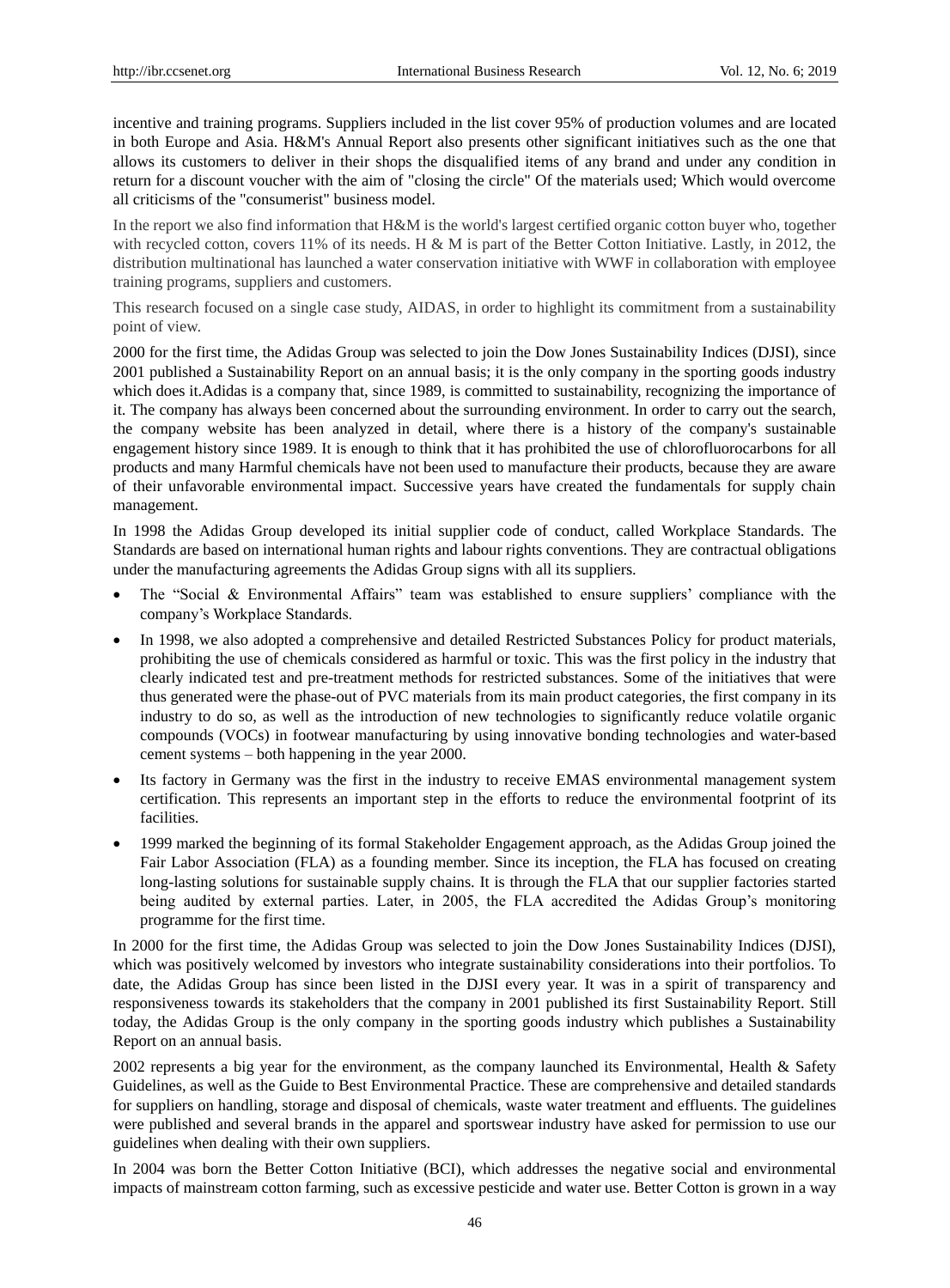that reduces the amount of chemicals used. [Virtualisation](http://blog.adidas-group.com/2013/07/virtualisation-%E2%80%93-creating-and-selling-products-in-a-sustainable-way-2/) became a strategic initiative for the company, which allows a reduction of the quantity of physical samples required to design and sell new products. With virtualisation, resources and money are saved by reducing material waste, transportation and distribution costs.

In 2006 the company became a member of the [Fair Factories Clearinghouse,](http://www.fairfactories.org/Main/Index.aspx) an industry-leading compliance data-sharing platform, which Reebok had co-founded, as well as the [Leather Working Group,](http://www.leatherworkinggroup.com/) key to the establishment of an audit protocol for all our leather suppliers.

2007 represents the year of transparency, as the Adidas Group voluntarily disclosed its [global supplier factory list.](http://www.adidas-group.com/en/sustainability/compliance/supply-chain-structure/) Few years later they became the Official Sponsor, Licensee and Outfitter of the 2010 FIFA World Cup South Afric, they were the first and only FIFA sponsor to do so. Since then, we have disclosed the list of factories manufacturing 2014 FIFA World Cup Brazil products, as well as the list for the London 2012 Olympic Games. Here as well, we were the first Olympic partner to disclose its supply chain for the Olympic Games.

In 2008 the company started dedicated environmental audits at its supplier sites – based on a rigorous environmental audit protocol that includes chemicals management (risk management, handling, use and storage of chemicals).

In 2010, among agreements and collaborations with international labour organization, the company launched its Environmental Strategy, which demonstrated the company"s ongoing commitment to embedding environmental sustainability in all products, processes and services to significantly improve The Adidas Group's environmental footprint.

The collection for the London 2012 Olympic Games was the most sustainable Adidas collection ever produced. At the same time was launched a new technology which eliminates the need for water in the dyeing process, therefore also reducing the use of chemicals.

[In](http://blog.adidas-group.com/2012/08/how-primeknit-was-born-there-are-no-books-we-could-have-referred-to-for-this-project%E2%80%9D/) the same year, Adidas hit the market introducing a new way of making products with no textile waste.

The year after, Adidas launch products made with environmentally preferred materials, with a low waste, innovating its way to create its products.

Other important thing is that the company is listed for the 14th consecutive time in the Dow Jones Sustainability Indexes and named leader in the "Textiles, Apparel & Luxury Goods Industry" for the tenth time.

Since 2014 the company is ranks [among the top 10 companies in the Global 100 Most Sustainable Corporations in](http://blog.adidas-group.com/2014/01/adidas-group-among-the-top-10-most-sustainable-corporations-in-the-world/)  [the World,](http://blog.adidas-group.com/2014/01/adidas-group-among-the-top-10-most-sustainable-corporations-in-the-world/) the most extensive data-driven corporate sustainability assessment in existence. To be more precise, the company ranks 8th. The company presented [its "4 P" sustainability strategy,](http://www.adidas-group.com/en/sustainability/managing-sustainability/general-approach/#/our-sustainability-strategy/) rooted in its values – performance, passion, integrity and diversity and built on the achievements and learnings from previous years, while taking into account the societal landscape and future global trends.

Furthermore, the Group commits to [being 99% PFC free by no later than December 31, 2017.](http://www.adidas-group.com/en/media/news-archive/press-releases/2014/adidas-group-marks-breakthrough-progress-in-chemical-management-programme/)

In 2015 Adidas Group is ranked among the [top three of most sustainable companies worldwide.](http://www.adidas-group.com/en/media/news-archive/press-releases/2015/adidas-group-makes-it-podium-most-sustainable-companies-worldwid/) It is recognized as best European company and as leader in its industry in the Global 100 Index by Corporate Knights. It signed a [partnership with Parley for the Oceans,](http://www.adidas-group.com/en/media/news-archive/press-releases/2015/adidas-group-announces-new-partnership-parley-oceans-and-launche/) an environmental organization and collaboration network that raises awareness for the beauty and fragility of the oceans and implements comprehensive strategies to end their destruction. As founding member, Adidas supports Parley for the Oceans in its efforts in communication and education, research and development, direct action and eco innovation.

First footwear made with Ocean Plastic: In June, in the unique surroundings of the United Nations Headquarters [Adidas showcases an innovative footwear concept born from its collaboration with Parley for the Oceans.](http://www.adidas-group.com/en/media/news-archive/press-releases/2015/adidas-and-parley-oceans-showcase-sustainability-innovation-un-c/)

Fighting climate change, the company [joins the UN Climate Neutral Now initiative t](http://www.adidas-group.com/en/media/news-archive/press-releases/2015/adidas-group-joins-un-climate-neutral-now-initiative/)o promote a wider understanding of the need and the opportunities for society to become climate neutral as well as to showcase that many organizations are already taking concrete action in this direction.

Some months after [Adidas presents "Sport Infinity",](http://www.adidas-group.com/en/media/news-archive/press-releases/2015/messis-boots-today-recycled-yours-tomorrow/) a research project led by Adidas and funded by the European Commission, bringing together a variety of industry and academic experts, with the aim of developing a material that can be endlessly recycled using a waste-free, adhesive-free process.

In 2015 [Adidas Group is listed fifth among the 'Global 100 Most Sustainable Corporations in the World'](http://www.corporateknights.com/magazines/2016-global-100-issue/2016-global-100-results-14533333/) and is recognised as the leader in its industry. It is the third consecutive year that the Group is included in the Top 10 of the Global 100 Index

Starting from the company"s core belief that sport can have the power to change lives, the strategy "Sport needs a space" translates the Group's sustainable efforts into tangible goals and measurable objectives until 2020. Its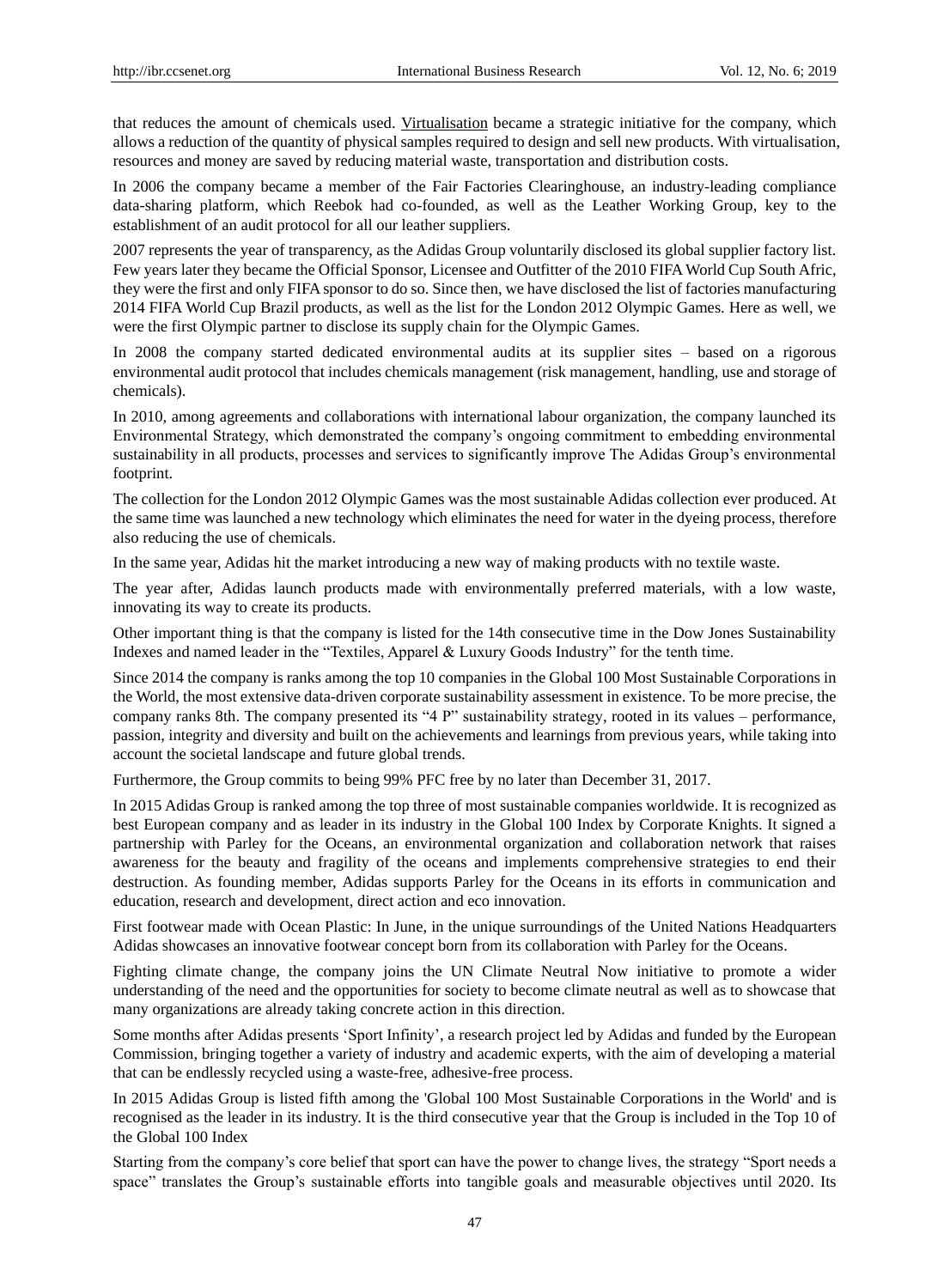strategy is built on the achievements and learnings from previous years, taking into account changes in the societal landscape, global trends and goes hand in hand with our overall business strategy. Its approach to sustainability reflects the feedback captured from stakeholders and sets clear targets to achieve.

There are many sustainability issues a multinational company might face. To identify the most relevant issues, Adidas looks at its business through different lenses. The following aspects guide the company in determining topics and issues of concern in its programmes and reporting:

- Peer-based and industry-wide norms: sustainability issues or standards that are developed by other companies or are addressed industry-wide and are used as benchmarks for its performance.
- **Stakeholder concerns and societal trends:** issues that are of high importance to its stakeholders including communities, non-governmental organisations (NGOs) and the general public, or reflect societal and consumer trends. Adidas regularly consults stakeholders on various topics to better understand their views, concerns and expectations.
- **Opportunity for innovation:** areas where the company can explore innovative solutions that benefit the environment, customers and other stakeholders to demonstrate sector leadership and create competitive advantage.

In order to be ensure that its Sustainability Strategy and programmes address the topics that are most material or salient to the business as well as the challenges ahead, the materiality assessment has been regularly updated based on our ongoing stakeholder engagement, driven by the Social & Environmental Affairs department (SEA) - in close coordination with other corporate functions - with around 70 staff members in 14 countries. Due to their international background and local connectedness, they are well placed not only to know relevant stakeholders in key sourcing countries, but also to connect with them at a local, national and international level.

Stakeholder input is collected and centrally evaluated by SEA"s senior management team to ensure that input from different groups is considered in a balanced way. Once significant changes to the previous year are identified, relevant topics are further followed up on, and classified according to their overall importance and relevance to our company. Based on this classification, key topics are integrated in the strategy and programmes and regularly report on the website and in annual publications.

The company recognises its responsibility to be accountable to all of its stakeholders, which involves regular and open reporting of our social and environmental performance.

Some stakeholders, in particular socially responsible investment (SRI) analysts, wish to see the annual reporting fully benchmarked against the reporting standards of the Global Reporting Initiative (GRI). In previous years they have relied on complete sustainability reports and some references in the annual financial report to meet the GRI requirements. Since 2012, information in the annual financial and sustainability report contributes to meeting these requirements. This allows the company to keep its sustainability report succinct and focused on performance and progress while qualitative information is reported on the corporate website.

This sustainability website section is where we provide information about the Adidas Group"s sustainability goals, strategy, programmes and performance. The sustainability section:

- Focuses on what is most material for the company and for stakeholders;
- Supplies facts and figures about the key pillars of its programme: protecting workers in the supply chain, developing employees, contributing to local communities, and driving environmental progress;
- Discloses information about how the company put sustainability strategy into practice through guidelines, operating procedures and corporate policies;
- Provides news about developments or changes in our programmes;
- Publishes statements in different places that respond to stakeholder requests that have become of public interest;
- Archives data from previous years that allows readers to track our sustainability record and history;
- Includes links to other sections of our corporate website and to external websites where additional information can be found.

#### Sustainability report

The annual sustainability report focuses on the progress of the company in meeting its key targets for the year. The report also looks forward and presents the targets for the year ahead.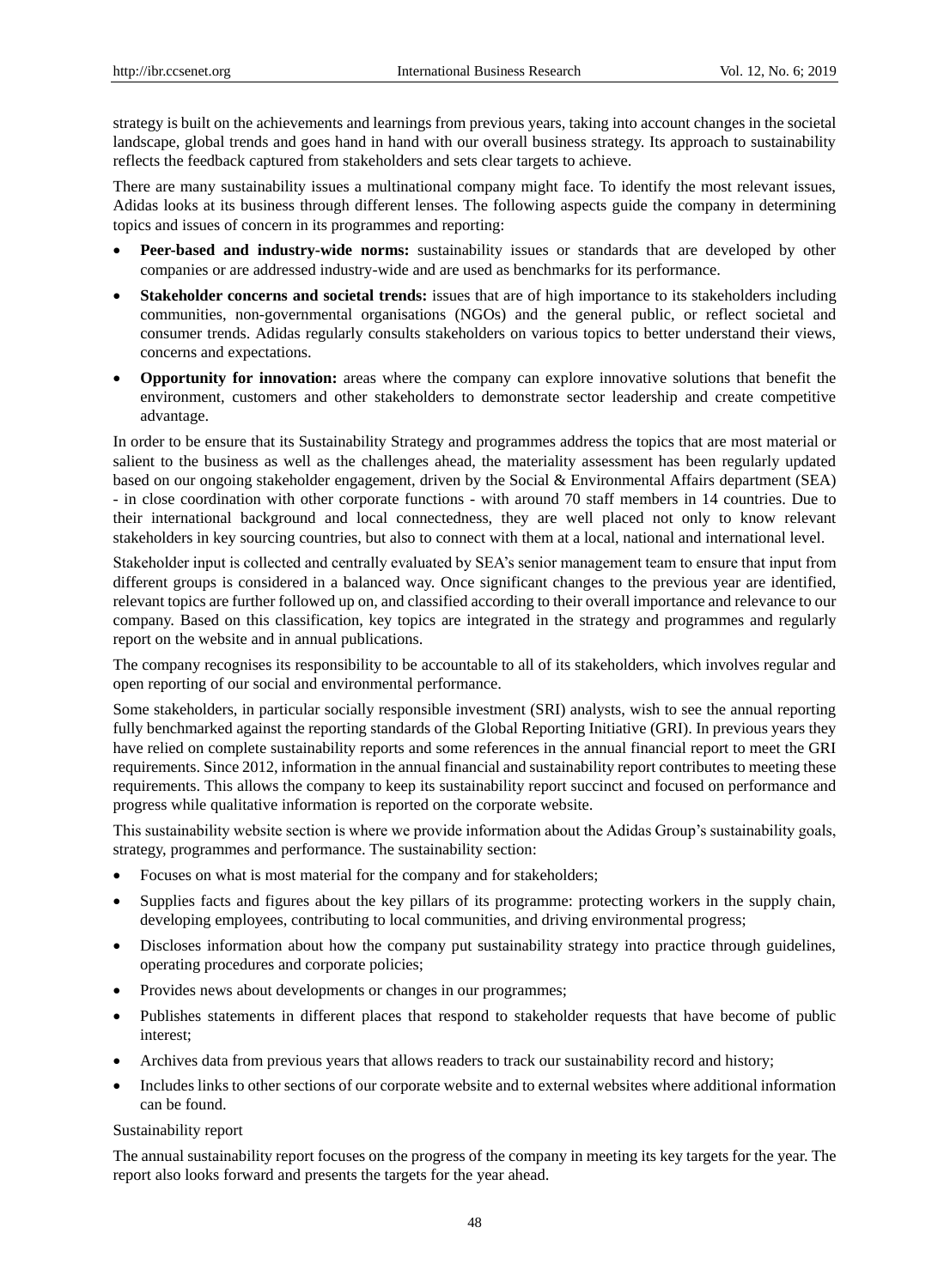**VERIFICATION**: the compamy recognises that some stakeholders want companies to ensure the content and data disclosed in their sustainability reports is independently verified. While they try to continuously improve the reporting systems for supplier monitoring data, they states that much of this data, in particular data on labour conditions, is not always verifiable in a standardised way. For this reason Adidas reporting does contain information that is subject to an annual review by the Fair Labor Association. They also refer to data verified when supplier factories or own facilities were certified to ISO, EMAS and OSHAS standards.

**COVERAGE**: The sustainability reporting covers all brands of the Adidas Group. It also refers at length to the activities of suppliers - both those with whom the Adidas Group has a direct contractual relationship (direct supply chain) and those whose contracts are with individual business units, agents or licensees (indirect supply chain

**PERFORMANCE DATA:** Reliable performance data is important. It allows to review the progress and plan next steps. By publishing that data the company invites its stakeholders to form their own view about company performance.

#### **Global Reporting Initiative**

Adidas recognizes that the GRI Guidelines are the international benchmark for sustainability reporting. Therefore, they use the GRI to inform the sustainability reporting and, in accordance with the G4 Core Guideline version, the company presents a content index highlighting where they have covered the GRI indicators in the reporting.

## **Green company reports**

To carefully track the progress of its environmental initiatives and their impacts against targets, Adidas established a detailed environmental data recording and reporting system, which currently includes 48 sites and covers around 80% of the Adidas Group internal environmental footprint. Every year It publishes a special Green Company Performance Analysis that shows its achievements.

Being a sustainable business, Adidas is striking the balance between shareholder expectations and the needs and concerns of its employees, the workers in the supply chain and the environment. They believes that acting as a responsible business will contribute to lasting economic success. Adidas is continuously working towards becoming a more sustainable company, never stop learning and improving sustainability efforts.

## **6. Conclusion**

The results of the paper show that ADIDAS, an important international brand, is among the top 50 "green" brand for their strong commitment to environmental and sustainability policies and practices. The development of innovative and environmentally friendly materials, the involvement of employees in this process, represent some of the sustainability efforts of ADIDAS and other fashion companies in the last years.

Summarizing, the research represents an important step in the sustainability items as focus attention on the importance of such variables which often condition and influence company"s performance so it may be used from manager to implement firm performance. Further step of the research should be represented by the extension of fashion companies.

## **References**

- Aguilera, R. V., Rupp, D. E., Williams, C. A., & Ganapathi, J. (2007). Putting the S Back in Corporate Social Responsibility: A Multi-level Theory of Social Change in Organizations. *Academy of Management Review, 32*(3), 836-863. Aguilera et al. 2006. https://doi.org/10.5465/amr.2007.25275678
- Aupperle, K. E., Carroll, A. B., & Hatfield, J. D. (1985). An empirical examination of the relationship between corporate social responsibility and profitability. *Academy of Management Journal, 28*(2), 446-463. https://doi.org/10.2307/256210
- Bendell, J. (2005). In Whose Name? The Account Ability of Corporate Social Responsibility. *Development in Practice, 15*(3/4), 362-374. https://doi.org/10.1080/09614520500075813
- Carrol, A. B. (1999). Corporate Social Responsibility. *Evolution of a Definitional Construct, Business and Society, 38*(3), 268-295. https://doi.org/10.1177/000765039903800303
- Crane, A., & Matten, D. (2007). Business Ethics, 2nd ed., Oxford University Press, New York.
- Daizy, M. S., & Niladri, D. (2013). Corporate Sustainability Reporting: A Review of Initiatives and Trends. *Journal of Accounting Research & Audit Practices, XII*(2), 7
- Davis, K. (1973). The Case for and against Business Assumption of Social Responsibilities. *Academy of Management Journal, 16,* 312-322. https://doi.org/10.5465/255331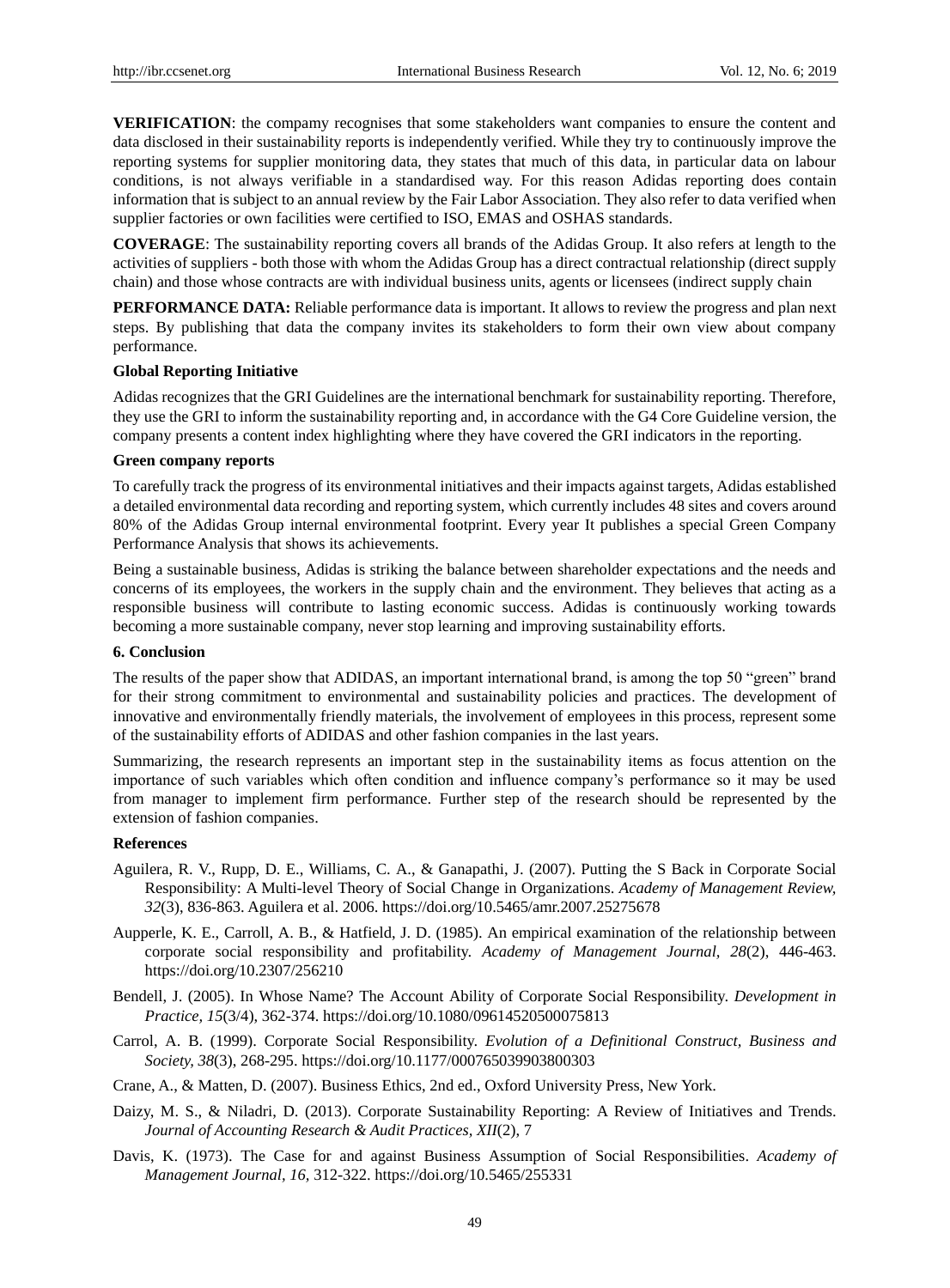Donham, W. B. (1929). Business Ethics, A General Survey. *Harvard Business Review, 7*(4), 385-394.

- Dyllick, T., & Hockerts, K. (2002). Beyond the business case for corporate sustainability. *Business Strategy and the Environment, 11*(2), 130-141. https://doi.org/10.1002/bse.323
- Edwards, A. R. (2005). The Sustainability Revolution, Potrait of a Paradigmshift, New Society Publichers, Gabriola Island, B.C., Canada.
- Elkington, J. (1997). Cannibals with Forks. The Triple Bottom Line of 21st Century Business, Capstone Publishing, Oxford. https://doi.org/10.1002/tqem.3310080106
- European Commission. (2001). Green Paper: Promoting a European Framework for Corporate Social Responsibility (Commission of the European Communities, Brussels).
- Fletcher, K. (2008). Sustainable Fashion & Textiles: Design Journeys. Oxford: Earthscan.
- Gallante, C., Tartaglione, C., & Guazzo G. (2012). Sostenibilità moda Cosa significa, come si applica, dove sta andando l"idea di sostenibilità nel sistema moda, Soges.
- Gao, S., & Zhang, J. (1997). Stakeholder engagement, social auditing and corporate sustainability". *Business Process Management Journal, 12*(6), 722-740. <https://doi.org/10.1108/14637150610710891>
- Garriga, E., & Melé, D. (2004). Corporate Social Responsibility Theories: Mapping the Territory. *Journal of Business Ethics, 53*(1), 51-71. https://doi.org/10.1023/B:BUSI.0000039399.90587.34
- Gay, F. F. (1927). The founding of the harvad Business School, in Harvad Business Review.
- Gill, A. (2008). Corporate governance as social responsibility: a research agenda. *Berkeley Journal of International Law, 26*(2), 452-478.
- Global ISO 2012, Sustainable events with ISO 20121.
- Gmelin, H., & Seuring, S. (2014). Achieving sustainable new product development by integrating product life-cycle management capabilities. *[International Journal of Production Economics,](http://econpapers.repec.org/article/eeeproeco/) 154*(C), 166-177. https://doi.org/10.1016/j.ijpe.2014.04.023
- Goyal, P., Rahman, Z., & Kazmi, A. A. (2013). Corporate sustainability performance and firm performance research: Literature review and future research agenda. *Corporate Sustainability performance, 51*(2), 361-379. https://doi.org/10.1108/00251741311301867
- Gray, R., Kouhy, R., & Lavers, S. (1995b). Methodological Themes Constructing a Research Database of Social and Environmental Reporting by UK Companies. *Accounting, Auditing and Accountability Journal, 8*(2), 78-101. https://doi.org/10.1108/09513579510086812
- GRI (2014a). What is GRI? An overview of GRI, Global Reporting Initiative, <https://www.globalreporting.org/information/about-gri/what-is-GRI/Pages/default.aspx> Revived 2014-10-09
- Griffin, J. J., & Mahon, J. F. (1997). The corporate social performance and corporate financial performance debate. *Business and Society, 36(*1), ABI/INFORM. https://doi.org/10.1177/000765039703600102
- ISO 2014a: ISO 26000 Social responsibility, International Organization for Standardization, http://www.iso.org/iso/home/standards/iso26000.htm Revived 2014-10-09
- Joergens, C. (2006). Ethical Fashion: Myth or Future Trend?" *Journal of Fashion Marketing and Management 10*(3), 360-371. https://doi.org/10.1108/13612020610679321
- Joy, A., John, F., Sherry, J., Alladi, V., Jeff, W., & Ricky, C. J. (2012). Fast Fashion, Sustainability, and the Ethical Appeal of Luxury Brands. *Fashion Theory, 16*(3), 273-296. https://doi.org/10.2752/175174112X13340749707123
- Kaptein, M., & Wempe, J. (2002). The Balanced Company: A Theory of Corporate Integrity, Oxford University Press, New York. https://doi.org/10.1093/acprof:oso/9780199255504.001.0001
- Kolkm A., & Pinkse, J. (2010). The integration of corporate governance in corporate social responsibility disclosures. *Corporate Social Responsibility and Environmental Management, 17*(1), 15-26. https://doi.org/10.1002/csr.196
- Ligthart, T. N., & Ansems, T. (2012). Modelling of Recycling in LCA. In Damanhuri E, editor. Post-Consumer Waste Recycl. Optim, pp. 185-211.
- Marcel, V. M. (2003). Concepts and Definitions of CSR and Corporate Sustainability: Between Agency and Communion. *[Journal of Business Ethics,](https://link.springer.com/journal/10551) 44*(2), 95-105. https://doi.org/10.1023/A:1023331212247